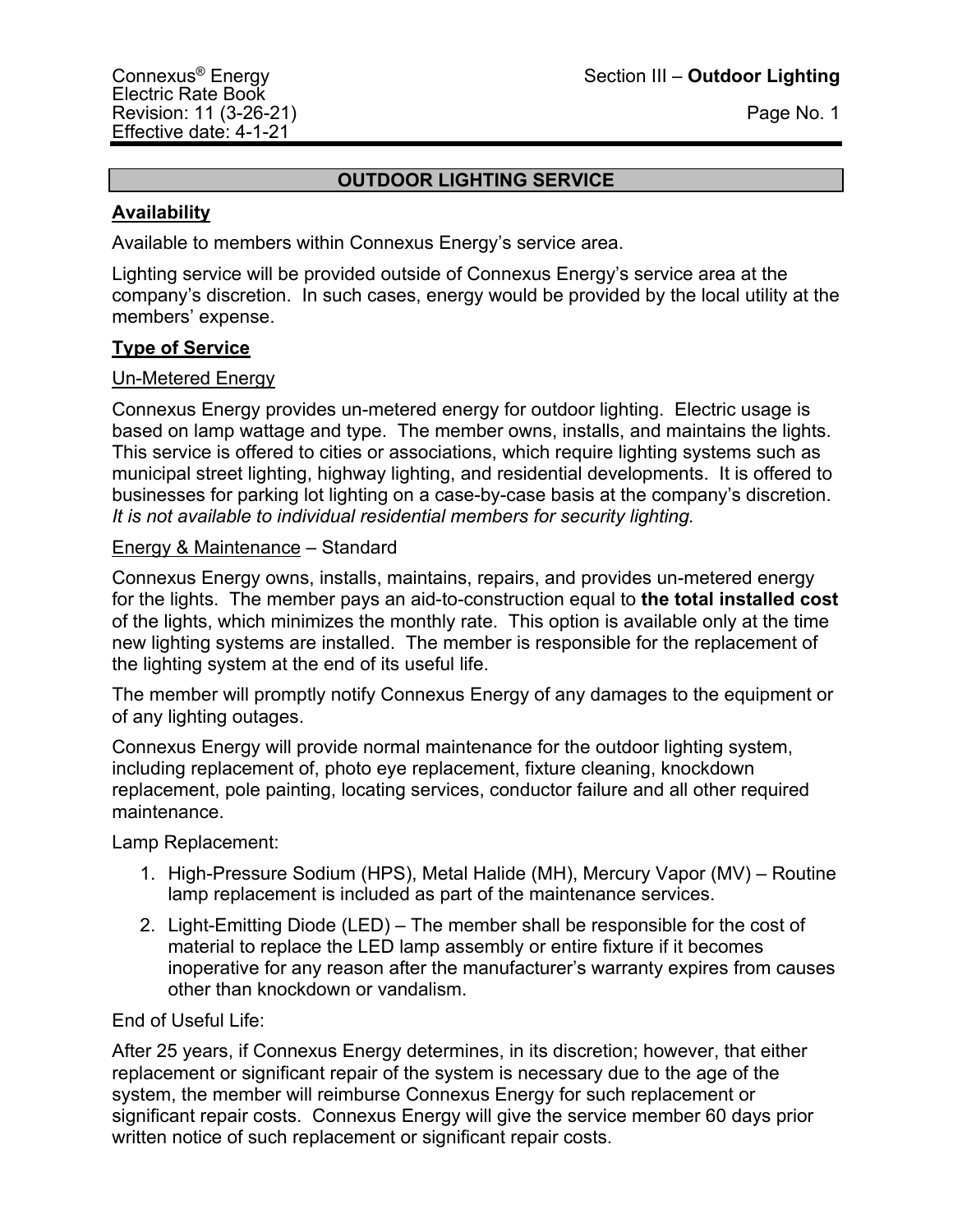The more expensive decorative lamps may require a higher monthly fee to cover the higher cost of maintenance.

## Maintenance Only

This option is used when either:

- 1. The member is receiving electric service from Connexus Energy and wishes to have the lights connected behind the Connexus Energy electric meter. Connexus Energy would install and maintain a lighting system. The cost of the energy for the lights would be implicitly included in the member's regular bill for service.
- 2. A member wants Connexus Energy to install and maintain a lighting system **outside** of Connexus Energy's service area. The energy would be provided by the local utility at the members' expense.

In either case, this service is only offered at the company's discretion.

All other conditions are similar to Energy & Maintenance - Standard.

Contact Connexus Energy for maintenance-only pricing.

Damaged Lighting Equipment

(Applies to Energy & Maintenance – Standard and Fixture Rate)

Damages caused by a third party will be the responsibility of the third party to pay for the cost of repairing and replacing any damaged equipment.

In the event the third party is not identified, Connexus Energy will be responsible for the cost of repairing and replacing any damaged equipment.

However, if abnormal vandalism or damage occurs in a particular area, Connexus Energy reserves the right to relocate or remove its lighting equipment or seek reimbursement on a case-by-case basis.

## **Surcharge**

In certain communities, bills are subject to a surcharge as described in the Surcharge Rider.

#### **Power Cost Adjustment**

Energy usage used by outdoor lighting will be subject to a Power Cost Adjustment.

## **Monthly Bill**

See General Rules and Conditions of Service (Late Payment Charge).

## **Sirens**

Sirens \$5/month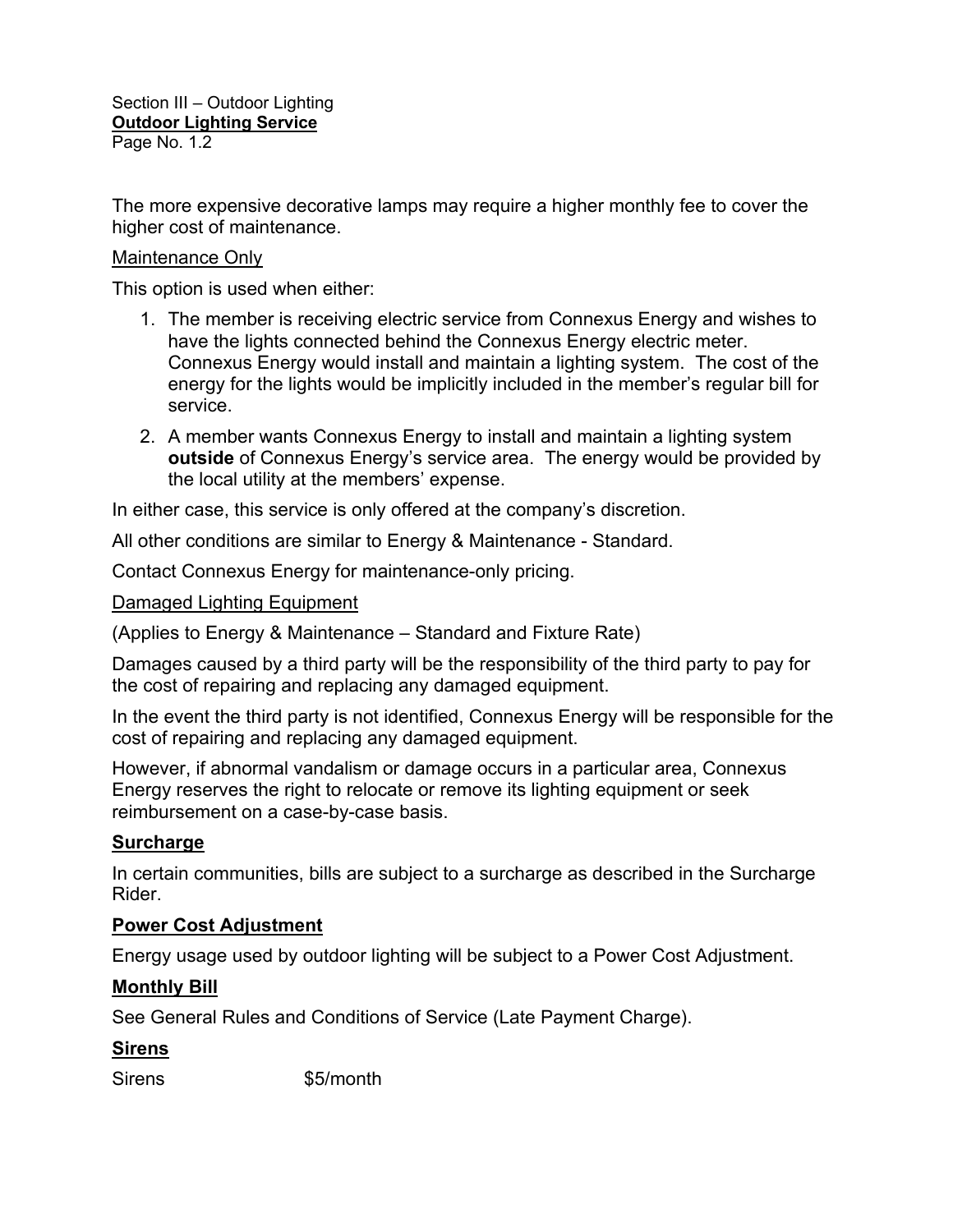## Section III – Outdoor Lighting **Outdoor Lighting Service**

Page No. 1.3

## **Street and Area Lighting**

| <b>RATE TABLE</b>  |               |            |                 |  |  |  |
|--------------------|---------------|------------|-----------------|--|--|--|
| <b>Energy Only</b> |               |            |                 |  |  |  |
| <b>Description</b> | <b>Status</b> | Rate       |                 |  |  |  |
|                    |               | \$/month   | Rate Code       |  |  |  |
| 250 W MV           | Closed        | \$7.69     | L06             |  |  |  |
| 400 W MV           | Closed        | \$12.45    | L <sub>09</sub> |  |  |  |
|                    |               |            |                 |  |  |  |
| 100 W HPS          |               | \$3.30     | L <sub>13</sub> |  |  |  |
| <b>150 W HPS</b>   |               | \$4.76     | L <sub>19</sub> |  |  |  |
| 200 W HPS          |               | \$6.15     | L24             |  |  |  |
| <b>250 W HPS</b>   |               | \$7.69     | L70             |  |  |  |
|                    |               |            |                 |  |  |  |
| 70 W MH            |               | \$<br>2.54 | L47             |  |  |  |
| 100 W MH           |               | \$<br>3.30 | L77             |  |  |  |
|                    |               |            |                 |  |  |  |
| <50 W LED          |               | \$1.30     | LA1             |  |  |  |
| 50-74 W LED        |               | \$1.92     | LA2             |  |  |  |
| 75-100 W LED       |               | \$2.59     | LA3             |  |  |  |
| 101-124 W LED      |               | \$3.21     | LA4             |  |  |  |
| 125-149 W LED      |               | \$<br>3.86 | LA <sub>5</sub> |  |  |  |

**MV = Mercury Vapor** 

HPS = High-Pressure Sodium

 $MH = Metal$  Halide

LED = Light-Emitting Diode

ATC = Aid-to-Construction

| <b>Energy and Maintenance - Standard</b> |               |                 |                 |                     |                  |                      |                 |
|------------------------------------------|---------------|-----------------|-----------------|---------------------|------------------|----------------------|-----------------|
| <b>Description</b>                       | <b>Status</b> | <b>Standard</b> |                 | <b>Decorative I</b> |                  | <b>Decorative II</b> |                 |
|                                          |               | \$/month        | Rate Code       | \$/month            | <b>Rate Code</b> | \$/month             | Rate Code       |
| 175 W MV                                 | Closed        | \$9.21          | L <sub>04</sub> |                     |                  |                      |                 |
|                                          |               |                 |                 |                     |                  |                      |                 |
| 100 W HPS or                             |               | \$7.16          | L89             | \$8.76              | L14              | \$9.76               | L15             |
| <50W LED                                 |               |                 |                 |                     |                  |                      |                 |
| <b>150 W HPS</b>                         |               | \$9.16          | L <sub>18</sub> | \$10.16             | L20              | \$11.16              | L21             |
| <b>200 W HPS</b>                         |               | \$10.21         | L23             |                     |                  |                      |                 |
| <b>250 W HPS</b>                         |               | \$11.72         | L27             | \$12.72             | L <sub>28</sub>  | \$13.72              | L <sub>29</sub> |
| 400 W HPS                                |               | \$14.17         | L31             | \$15.17             | L <sub>35</sub>  |                      |                 |
|                                          |               |                 |                 |                     |                  |                      |                 |
| 70 W MH                                  |               | \$7.09          | L80             | \$8.09              | L48              | \$9.09               | L49             |
| 100 W MH                                 |               | \$7.76          | L78             | \$8.76              | L85              | \$9.76               | L79             |
| 150 W MH                                 |               | \$9.16          | L81             | \$10.16             | L20              |                      |                 |
| 175 W MH                                 |               | \$10.13         | L33             |                     |                  | \$12.13              | L34             |
| 250 W MH                                 |               | \$11.72         | L83             | \$12.72             | L82              | \$13.72              | L75             |
| 400 W MH                                 |               | \$14.17         | L76             |                     |                  | \$16.17              | L36             |
| 875 W MH                                 |               | \$23.77         | L51             |                     |                  |                      |                 |

| <b>Description</b> | <b>Energy and Maintenance - LED</b> |                 |              |               |  |  |
|--------------------|-------------------------------------|-----------------|--------------|---------------|--|--|
| <b>LED Fixture</b> | Average                             | <b>Standard</b> | Decorative I | Decorative II |  |  |
| Watts*             | <b>Monthly kWh</b>                  |                 |              |               |  |  |
| 50                 |                                     | \$5.76          | \$6.76       | \$7.76        |  |  |
| 100                | 36                                  | \$6.76          | \$7.76       | \$8.76        |  |  |
| 150                | 54                                  | \$7.76          | \$8.76       | \$9.76        |  |  |
| 200                |                                     | \$8.76          | \$9.76       | \$10.76       |  |  |

\*Note: The monthly rate will be prorated for other wattages.